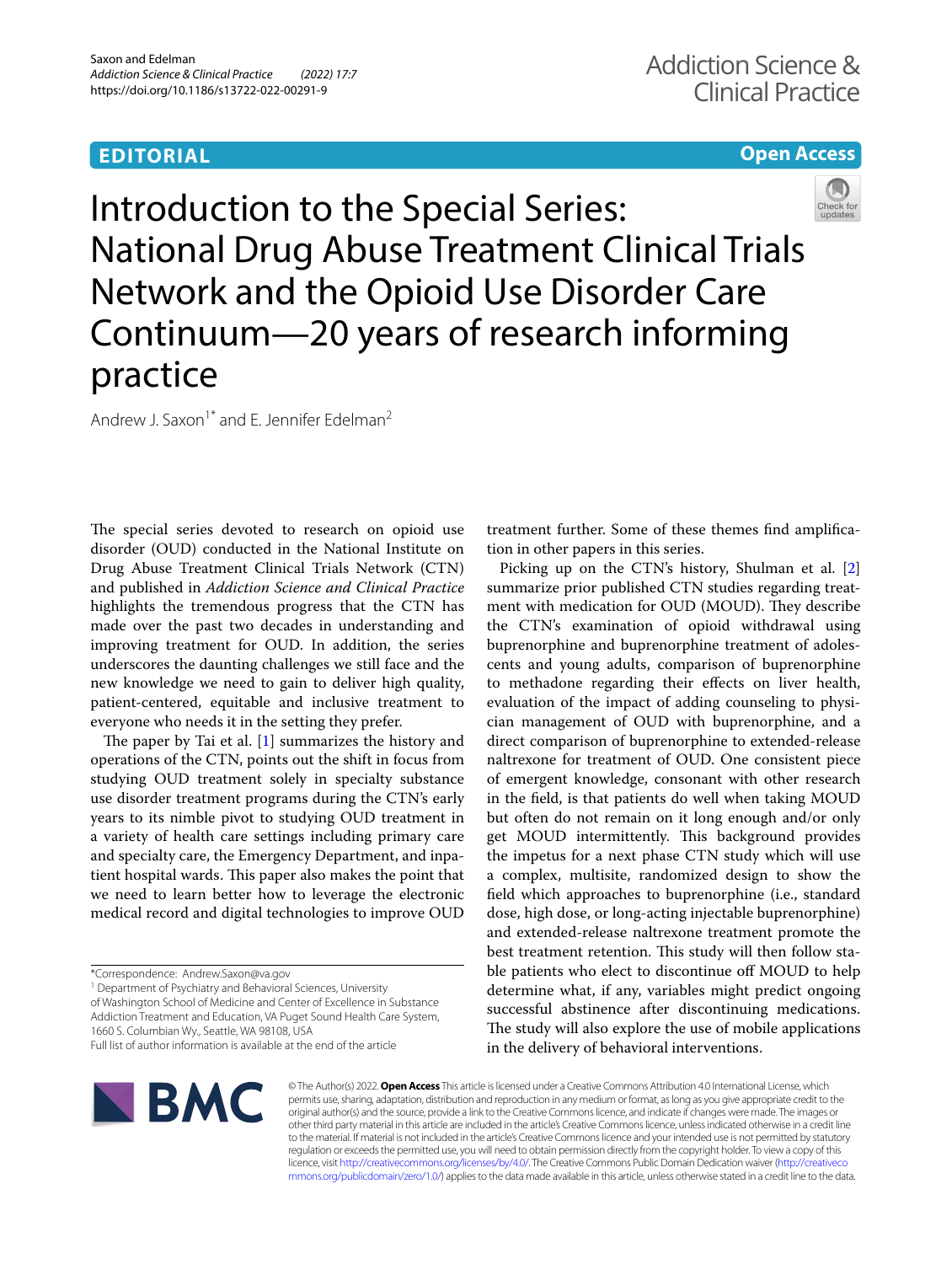On the theme of improving access to and retention on MOUD in primary care, Campbell et al. [\[3](#page-2-2)] present the protocol for a CTN study that will test the efectiveness of diferent strategies for placing a nurse care manager as part of team-based care (the "Massachusetts Model") in primary care clinics to enhance MOUD provision and will look at the impact of MOUD provision on utilization of health system resources in a hybrid type III cluster randomized design. de la Cruz et al. [\[4](#page-2-3)] took another approach to enhancing MOUD delivery in primary care by creating an algorithm for providing buprenorphine treatment that can be incorporated into the electronic medical record which could be tested in the future to assist primary care providers in managing patients on this medication. Hser et al. [[5](#page-2-4)] focus on targeting rural practices for implementation of MOUD in primary care, using telemedicine and describe some early lessons learned from a feasibility project. Just as the project started, the COVID-19 pandemic drastically altered the use of telemedicine such that it became a prevalent mode of primary care delivery with practices scrambling to establish platforms to make it available to their patients. Some possible barriers attributed to the use of telemedicine include difculties of screening for OUD in primary care, low rates of referral to telemedicine, poor access to broadband and digital devices in rural areas, and questions about insurance coverage for telemedicine.

Turning to another important setting, McCormack et al. [[6\]](#page-2-5), recognizing the need for and the complexity of starting buprenorphine treatment at the moment patients with OUD present to an Emergency Department, delineate the framework for a comprehensive implementation project in under-resourced urban and rural Emergency Departments. The work includes both qualitative and quantitative data collection to assess the needs and views of providers and patients, external facilitation, and training to bring Emergency Department staff to readiness to prescribe MOUD, and an ultimate determination of number of patients treated.

Combining the themes of Emergency Department setting and use of technology, Hawk et al. [\[7\]](#page-2-6) look at the feasibility of using a mobile application to help track outcomes for patients started on buprenorphine in the Emergency Department. Even in an urban setting familiar themes of poor internet access, limited digital skills among patients, and intricacies associated with the application interfered with the majority of patients completing follow-up surveys, though many did complete surveys successfully.

Several studies focused on MOUD delivery both in diverse settings and to diverse populations—a key strategy for which we need to build capacity. Critchley et al. [[8\]](#page-2-7) report on individuals with human immunodefciency virus (HIV) and fnd, not surprisingly, that individuals with HIV and opioids as their primary drug problem were less likely than individuals with HIV and no substance use problem to engage in HIV primary care. This fnding speaks to the need to ensure that persons with HIV and problem opioid use get HIV treatment and MOUD across diferent settings, including the hospital [[9\]](#page-2-8), as a way to halt these twin epidemics.

Because OUD often frst manifests in adolescence or early adulthood, Bagley et al. [\[10](#page-2-9)] determined the rates of OUD among youth attending six large primary practices. They found an overall OUD rate of 0.7%, that youths with OUD have extensive co-morbidity, and that far less than 50% of these youths receive MOUD in primary care. These important findings speak to the need for us to ascertain and implement robust OUD prevention interventions among children and to intervene early and aggressively with prescribing MOUD to youths with OUD in an efort to avoid a lifetime of disability from this potentially lethal, but very treatable disorder.

Addressing one of the pressing exigencies that society as a whole must grapple with, Burlew et al. [\[11\]](#page-2-10) call for urgent attention to the inequities across racialized and ethnic groups that also pervade the treatment of and research on OUD and other substance use disorders. They recommend recruiting sufficient numbers of minority participants into OUD research, using measurements appropriate to the racialized and ethnic groups being studied, maintaining awareness of the interplay between social determinants of health and racial and ethnic identity, understanding and accounting for withinrace diferences, and not lumping non-white participants together when analyzing data. Furthermore, they argue persuasively that we must increase the numbers of racial and ethnic minority investigators as one way to infuse the planning and conduct of OUD research with awareness of the specifc treatment needs of racial and ethnic minority populations. The critical guidance in this paper provides an important roadmap for investigators and future work.

Finally, as noted in passing above, we cannot ignore the fact that this series, while planned prior to any inkling of the appearance of a worldwide pandemic, was published at the height of the COVID-19 pandemic which colors every aspect of research on and treatment of OUD. Cowan et al. [[12\]](#page-2-11) make a major contribution by conceptualizing the myriad of ways that this pandemic alters the landscape of OUD and the lives of patients and will require a refocus by everyone involved.

In summary, this special series of papers on OUD from the CTN captures much of the *zeitgeist* at the present moment when we have become acutely aware of how inequitable our treatment system is for racial and ethnic